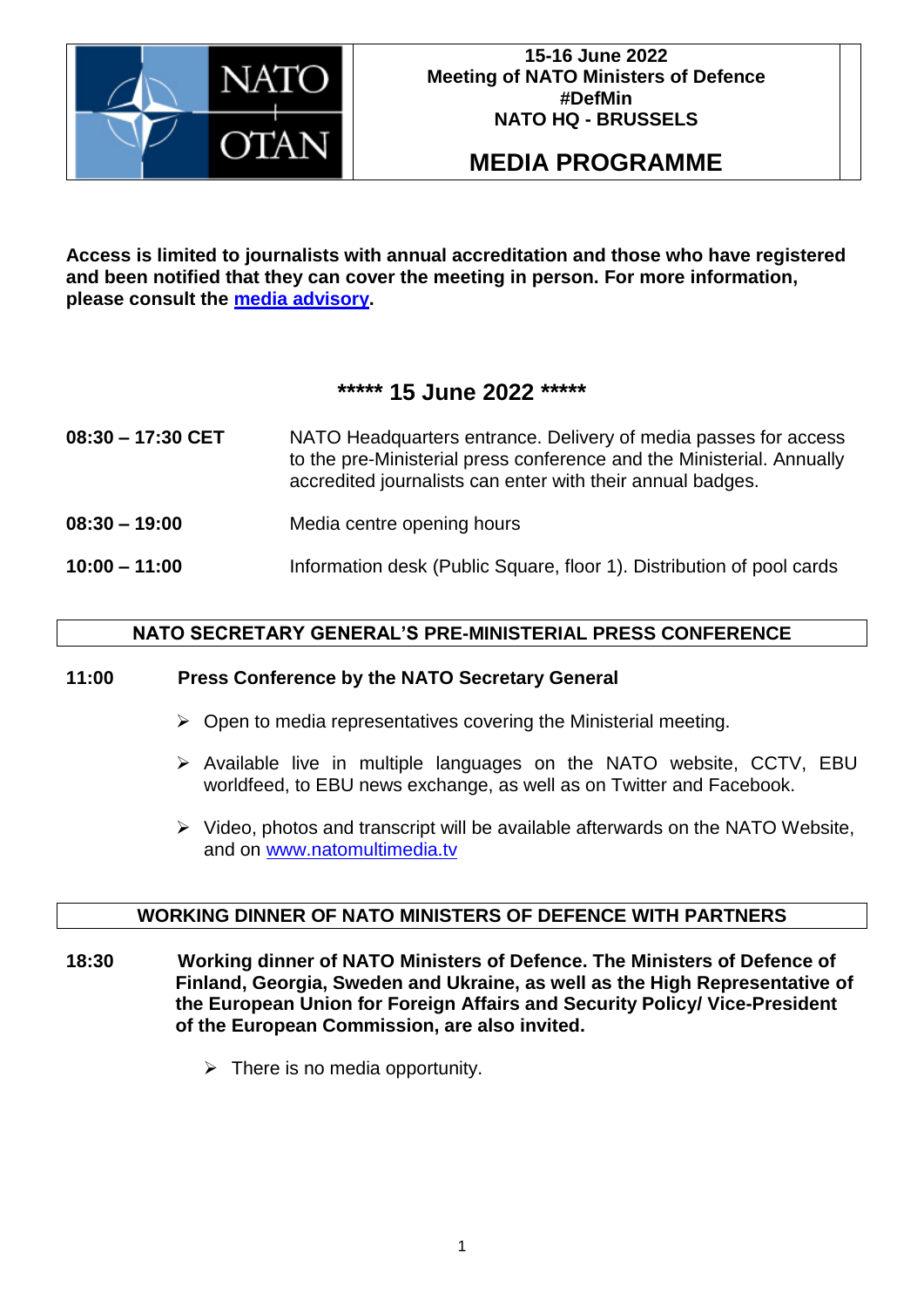## **\*\*\*\*\* 16 June 2022 \*\*\*\*\***

- **08:00 – 14:00** NATO Site entrance. Delivery of media passes for access to the Ministerial. Annually accredited journalists can enter with their annual badges.
- **08:00 – 19:00** Media centre opening hours
- **08:30 – 09:00** Information desk (Public Square, floor 1). Distribution of pool cards

#### **DOORSTEPS**

#### **08:30 –09:30 Ministers' arrivals and doorsteps – NATO Official Entrance**

 $\triangleright$  Available live on the NATO website, on CCTV, to TV/radio editing space and afterwards on www.natomultimedia.tv

#### **LAUNCH EVENT – NEXT GENERATION ROTORCRAFT CAPABILITY**

- 08:45 –09:15 The Ministers of France, Germany, Greece, Italy, the Netherlands and the United Kingdom will dedicate 26.7 million EUR to define the future of their helicopter fleets under NATO's Next Generation Rotorcraft Capability project - Washington Treaty room, Public Square, fl.1
	- Open to all media. Photos and video will be available afterwards on www.natomultimedia.tv

#### **REMARKS – NATO SECRETARY GENERAL AND US SECRETARY OF DEFENSE**

#### 09:00 **Short remarks by the NATO Secretary General and the US Secretary of Defense before their bilateral meeting**

- $\triangleright$  Available live on the NATO website, CCTV and EBU news exchange.
- $\triangleright$  Pool 1 access: by invitation only.
- $\triangleright$  Video and transcript of the Secretary General's remarks will be available afterwards on the NATO Website, and on [www.natomultimedia.tv](http://www.natomultimedia.tv/)

#### **MEETING OF THE NORTH ATLANTIC COUNCIL (NAC) IN DEFENCE MINISTERS SESSION**

**08:50** Pool meeting point in front of the Press shop – ground floor Public Square. Pools 1 and 2 of visual media only depart to cover the meeting.

## **09:30 Meeting of the North Atlantic Council (NAC) in Defence Ministers session**

*At location coverage of the beginning of the meeting by pools 2 and 3.*

Public opening remarks by the Secretary General